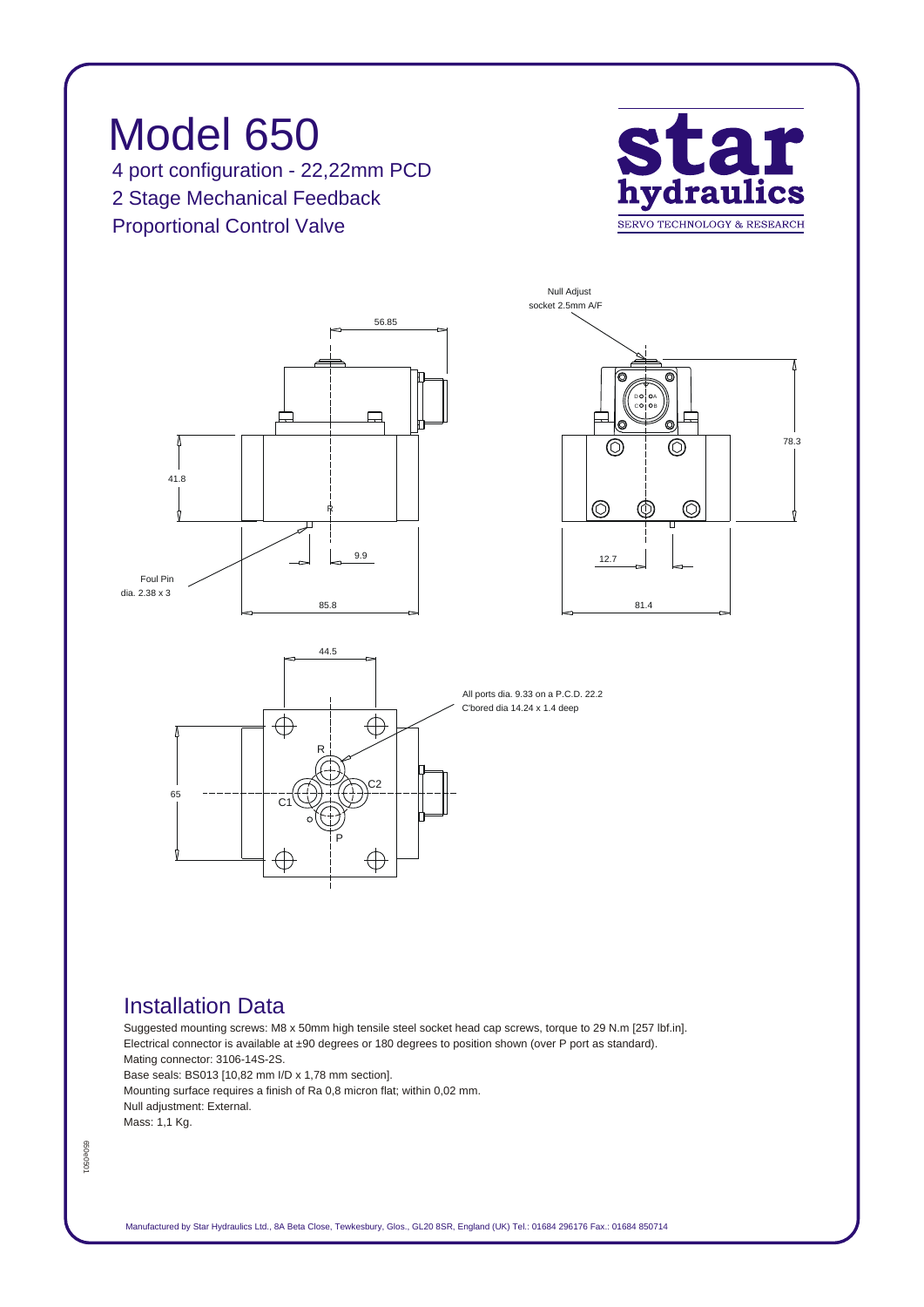## *Technical Specification*

| Threshold                                  | < 2,0% without dither                                                     |
|--------------------------------------------|---------------------------------------------------------------------------|
| <b>Hysteresis</b>                          | < 5,0% without dither                                                     |
| Null bias                                  | $< 2.0\%$                                                                 |
| Null shift with<br>40°C temperature change | $< 2.0\%$                                                                 |
| 80% to 110% pressure change                | $< 2.0\%$                                                                 |
| Pressure gain                              | >30% supply pressure for 1% rated input signal,<br>can be as high as 100% |
| Supply pressure                            |                                                                           |
| minimum recommended                        | 15 bar                                                                    |
| maximum continuous                         | 210 bar (standard)                                                        |
|                                            | 315 bar (consult factory)                                                 |
| Proof pressure                             |                                                                           |
| at pressure port                           | 150% max supply pressure                                                  |
| at return port                             | 100% max supply pressure                                                  |
| Burst pressure return port open            | 250% max supply pressure                                                  |
| External leakage                           | zero                                                                      |
| Operating temperature range                | -20 $^{\circ}$ C to +130 $^{\circ}$ C                                     |
| Fluid                                      | Petroleum based mineral oil                                               |
|                                            | 10 to 110 cSt at 38°C                                                     |
| Seal material                              | Fluorocarbon                                                              |
|                                            | other materials on request                                                |
| Supply filtration recommended              | 15 micron absolute or better (Beta 15 > 75)                               |



*The nominal rated flow of a servovalve is the load flow under conditions of 100% electrical input and 70 bar total valve pressure drop. The load flow pressure characteristic closely approximates the theoretical square-root relationship of a sharp edged orifice (figure 1).*

*The flow tolerance for standard servovalves is ±10% of the nominal rated flow at ±100% input signal. Flow gain at null is determined by the relationship of the spool and bushing metering edges and may vary with standard production toleran ces, flow gain in the region of ±5% rated current from null may range from 50% to 200% of the nominal flow gain (figure 2).*

*The null leakage comprises of both pilot stage flow (tare leakage) and the second stage null leakage (table 1).*

£50e0501 *650e0501*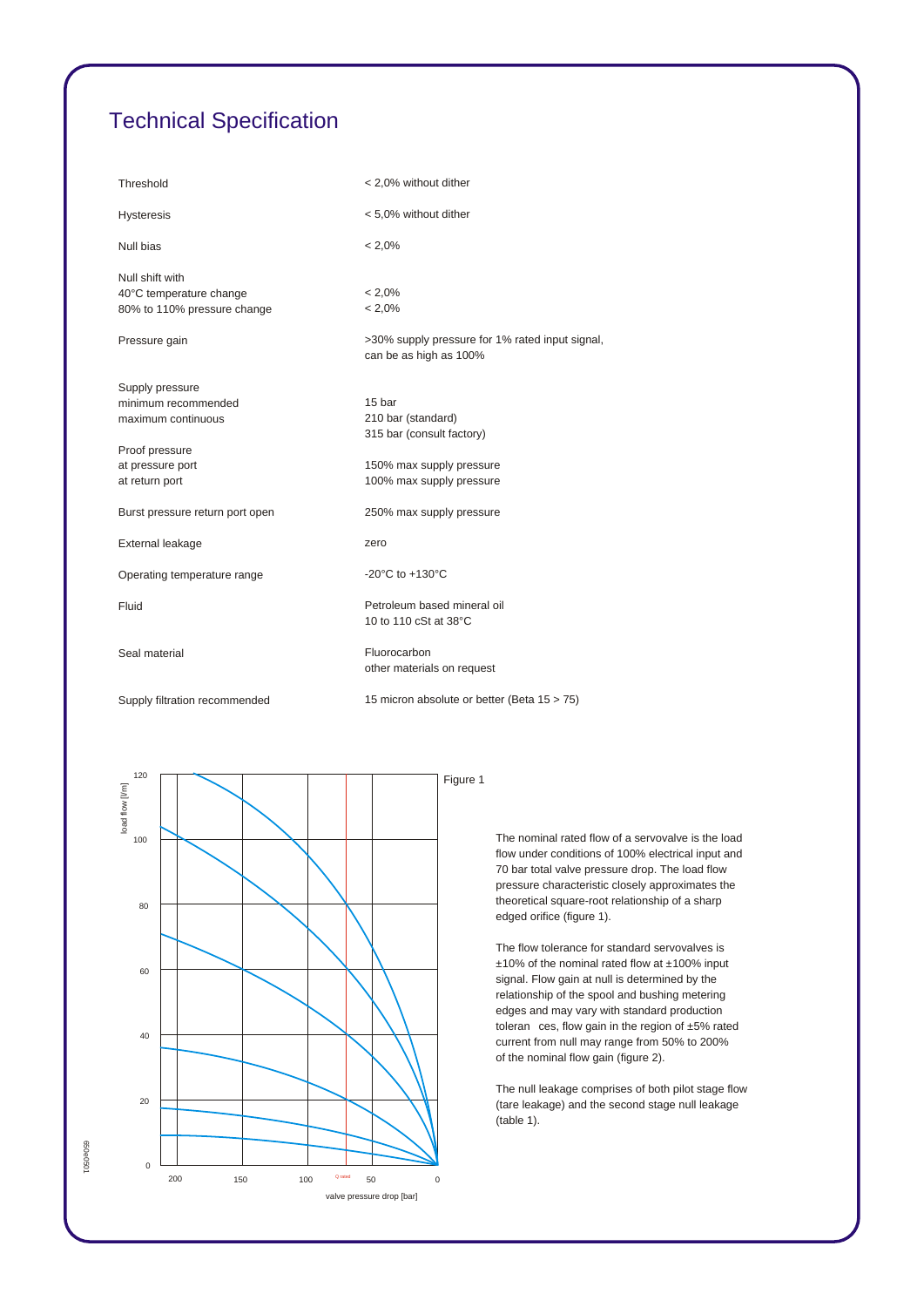

| Nominal flow ratings<br>at 70 bar differential<br>$[$ l/min $]$ | Null leakage<br>140 bar supply<br>[1/min] |  |  |
|-----------------------------------------------------------------|-------------------------------------------|--|--|
| 4                                                               | 1,5                                       |  |  |
| 10                                                              | 1,5                                       |  |  |
| 20                                                              | 2,0                                       |  |  |
| 40                                                              | 2,0                                       |  |  |
| 60                                                              | 2,5                                       |  |  |
| 80                                                              | 2,5                                       |  |  |

## *Electrical Characteristics*

| Coil Specification                           |                                 | Series                   |                                  | Parallel                 |                                  |
|----------------------------------------------|---------------------------------|--------------------------|----------------------------------|--------------------------|----------------------------------|
| Differential<br><b>Rated Current</b><br>[mA] | Resistance<br>per coil<br>[ohm] | Rated<br>Current<br>[mA] | Effective<br>Resistance<br>[ohm] | Rated<br>Current<br>[mA] | Effective<br>Resistance<br>[ohm] |
| 10                                           | 1000                            | 5                        | 2000                             | 10                       | 500                              |
| 15                                           | 200                             | 7,5                      | 400                              | 15                       | 100                              |
| 20                                           | 1200                            | 10                       | 2400                             | 20                       | 600                              |
| 30                                           | 300                             | 15                       | 600                              | 30                       | 150                              |
| 30                                           | 800                             | 15                       | 1600                             | 30                       | 400                              |
| 40                                           | 80                              | 20                       | 160                              | 40                       | 40                               |
| 60                                           | 40                              | 30                       | 80                               | 60                       | 20                               |
| 80                                           | 22                              | 40                       | 44                               | 80                       | 11                               |
| 100                                          | 27                              | 50                       | 54                               | 100                      | 13,5                             |
| 200                                          | 22                              | 100                      | 44                               | 200                      | 11                               |
| 400                                          | 22                              | 200                      | 44                               | 400                      | 11                               |

*Coil ratings are specified in terms of the differential rated current [mA] and the resistance per coil [ohm]*

*External connections for standard polarity (flow out of C2) are:- Parallel coil configuration: link A to C & B to D : A & C +ve, B & D -ve Series coil configuration: B & C linked : A +ve, D -ve*